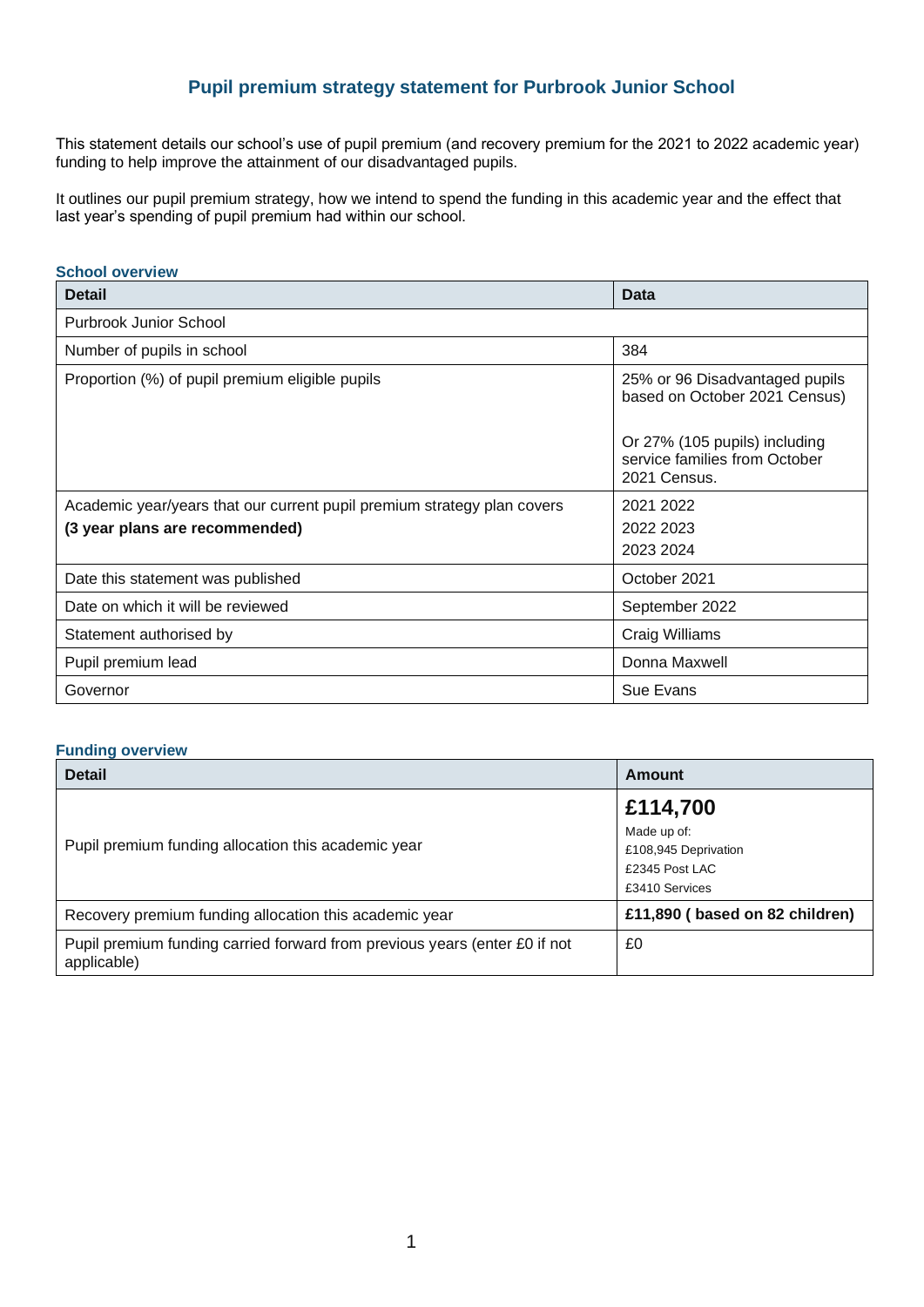## **Statement of intent**

### At Purbrook Junior School we DREAM BIG!

Over time, we have developed and refined an approach to improving outcomes for all of our pupils, particularly those who are disadvantaged, called The Every Child Counts Strategy.

The aim of the Every Child Counts Approach is to consider the needs of the whole child to ensure that no child is left behind.

- We expect all children regardless of disadvantage or vulnerability, including those with Special Educational Needs, to make at least expected progress.
- We aim to narrow the attainment gap between disadvantaged and non-disadvantaged pupils.
- Outcomes will at least match Hampshire and National Outcomes
- We aim for our disadvantaged and vulnerable pupils to meet and exceed nationally expected progress rates.
- We aim to support our pupil's health and wellbeing to enable them to access learning at an appropriate level and have a sense of belonging.

#### Implementation

Data from a variety of sources, qualitative and qualitative, is used for the identification and forensic analysis of all pupils' individual needs, including those who are disadvantaged. We recognise that not all pupils who receive Free School Meals or who qualify for the Pupil Premium Grant will be underachieving. We also recognise that not all pupils who are underachieving are registered or qualify for Free School Meals. We will use the Pupil Premium Grant to support any pupils or groups of pupils that we legitimately believe to be underachieving.

We use a stepped approach to address the needs of all pupils, including those who are disadvantaged (see 5 step approach). This starts with Quality First Teaching being the key driver and considers the varying needs of cohorts/classes/individuals. Where additional intervention is required, including those with EHCPs, this is planned, delivered and evaluated in order to judge impact and ensure progress. We use research based evidence from the Education Endowment toolkit to support our decision making. We use the Pupil Premium Grant in the following ways

- Having a Teaching and Learning Lead Teacher
- Having an Identified Pupil Premium Lead
- Fully implementing The Every Child Counts Strategy
- Pupil Premium Lead Teachers provide small group support, 1:1 teaching and release time for teachers to pupil conference/feedback
- Professional development opportunities for staff to improve outcomes for pupils
- Allocation of Learning Support Assistant time in Year 3, 4, 5 and 6 in the afternoons to support pupils with specific interventions who may also have SEND needs too
- Specific focussed interventions to improve reading attainment delivered by Pupil Premium Leader and Inclusion Leader
- Part funding of ELSA to support pupils with their emotional needs including Post Covid support
- Part funding of HSLW to work with pupils who have barriers to their learning including Post Covid support
- Part funding of cluster Parent Support Adviser to support our families and their children within our school community – including Post Covid Support
- Financial support for families with school uniform, before/after school provision.
- Financial support for The Big Four Curriculum, extra-curricular clubs, visits and music tuition which enhance a child's social and mental wellbeing and build cultural capital for the child.
- Service Children Mess Club and other pastoral support and enrichment activities for Service families.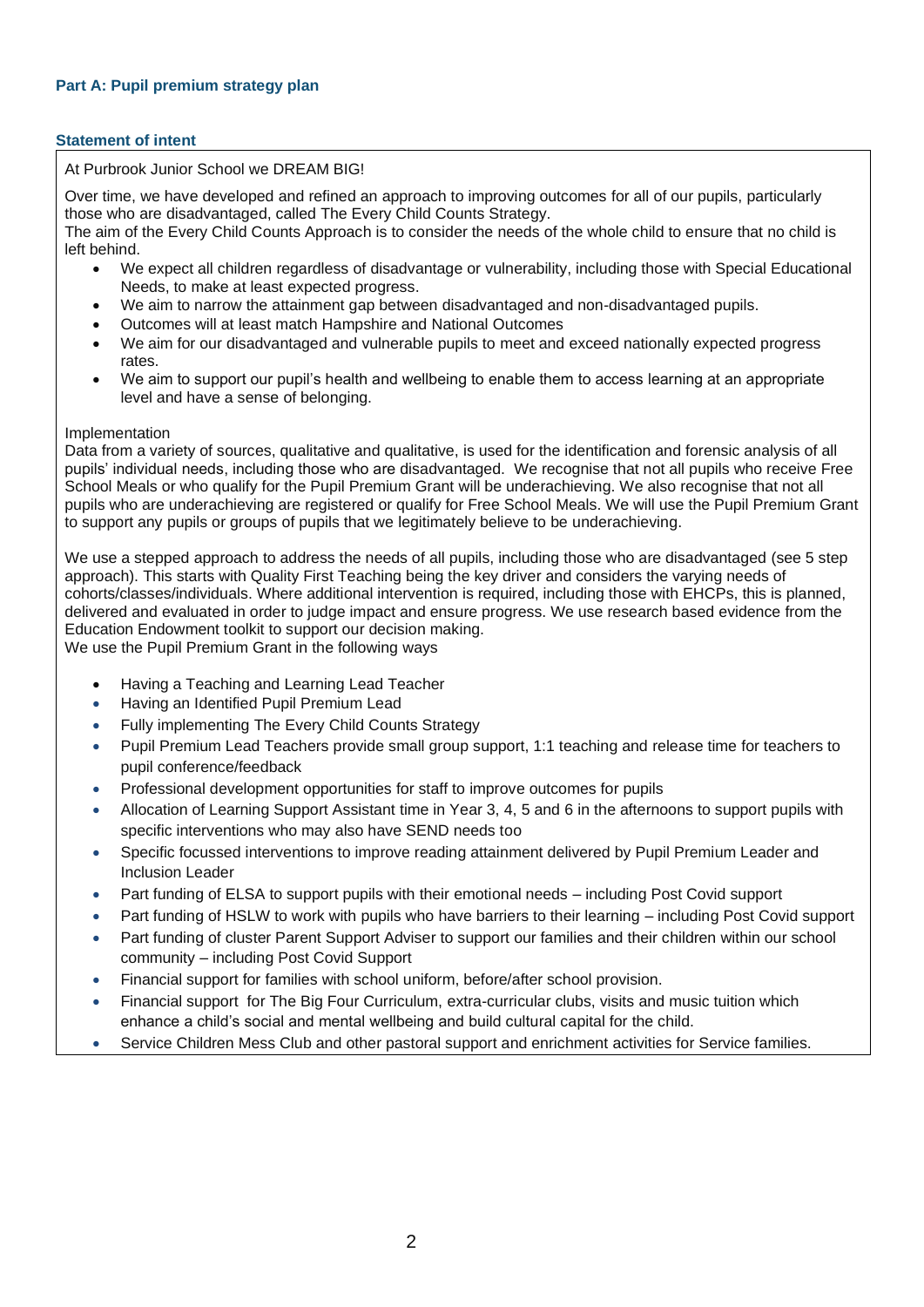# **Challenges**

This details the key challenges to achievement that we have identified among our disadvantaged pupils.

| <b>Challenge</b><br>number | <b>Detail of challenge</b>                                                                                                                           |
|----------------------------|------------------------------------------------------------------------------------------------------------------------------------------------------|
|                            | When children join our school in Year 3, there is a need to narrow the gap in attainment in<br>reading, writing and maths by the end of Key Stage 2. |
|                            | Gaps in learning as a result of the disruption to learning and limited wider experiences some of<br>our pupils. The Big Four/Cultural Capital        |
|                            | Attendance and punctuality. As a group, pupils who attract the pupil premium grant often attend<br>less well and are late more regularly.            |
|                            | Wider complex family issues which impact on the child's readiness for learning.                                                                      |

#### **Intended outcomes**

This explains the outcomes we are aiming for **by the end of our current strategy plan**, and how we will measure whether they have been achieved.

| Intended outcome           | Success criteria                                                                                                                   |
|----------------------------|------------------------------------------------------------------------------------------------------------------------------------|
| Progress in reading        | Achieve at least national average progress scores in<br>KS2 reading                                                                |
| Progress in writing        | Achieve at least national average progress scores in<br>KS2 writing                                                                |
| Progress in maths          | Achieve at least national average progress scores in<br>KS2 maths                                                                  |
| Attendance and punctuality | Ensure attendance of disadvantaged pupils is above<br>96%. The in-school gap for attendance and punctuality<br>will be diminished. |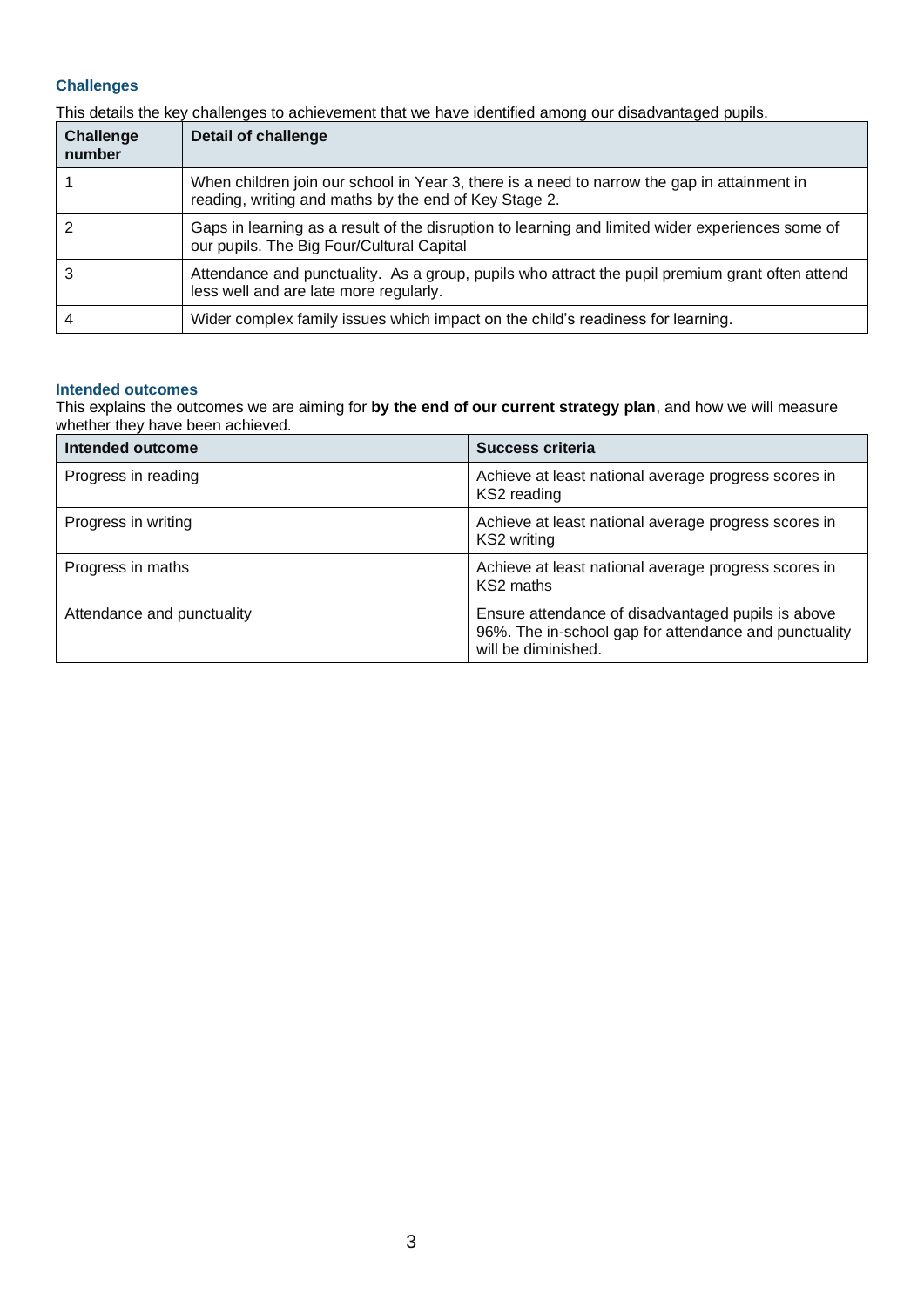# **Activity in this academic year**

This details how we intend to spend our pupil premium (and recovery premium funding) **this academic year** to address the challenges listed above.

## **Teaching (for example, CPD, recruitment and retention)**

Budgeted cost: £ 47,100

| <b>Activity</b>                           | Evidence that supports this approach                                                                                                                                                                                                                                                                                                                                                                                                                                                                                                                                                                                                                                                                               | Challenge number(s)<br>addressed |
|-------------------------------------------|--------------------------------------------------------------------------------------------------------------------------------------------------------------------------------------------------------------------------------------------------------------------------------------------------------------------------------------------------------------------------------------------------------------------------------------------------------------------------------------------------------------------------------------------------------------------------------------------------------------------------------------------------------------------------------------------------------------------|----------------------------------|
| Teaching and learning mentor<br>and coach | EEF Guide to Pupil Premium - tiered approach<br>Key Principal 3. Teaching is identified as the top<br>priority including CPD.<br>We have identified an outstanding teacher who is<br>able to provide mentoring and coaching to<br>teaching staff in order to ensure that teaching<br>remains at least good or better.                                                                                                                                                                                                                                                                                                                                                                                              | 1,2                              |
| <b>Every Child Counts Strategy</b>        | EEF Guide to Pupil Premium. A Tiered Approach<br>(p5) The Every Child Counts Strategy enables a<br>tiered approach to be realised. This starts with<br>Quality First Teaching being the key driver and<br>considers the varying needs of<br>cohorts/classes/individuals. Where additional<br>intervention is required, including those with<br>EHCPs, this is planned, delivered and evaluated<br>in order to judge impact and ensure progress.                                                                                                                                                                                                                                                                    | 1, 2, 3, 4                       |
| Zones of Regulation                       | EEF Metacognition and self-regulation (+7). The<br>Zones of Regulation framework and curriculum<br>(Kuypers, 2011) teaches students scaffolded<br>skills toward developing a metacognitive pathway<br>to build awareness of their feelings/internal state<br>and utilise a variety of tools and strategies for<br>regulation, prosocial skills, self-care, and overall<br>wellness.<br>The framework is designed to help move students<br>toward more independent regulation while also<br>honouring and respecting each student and their<br>unique self. We have identified 3 classes for the<br>initial introduction for the Zones of Regulation<br>Framework with the view to a full roll out by July<br>2022. | 1, 2, 4                          |
| Schools' Partnership<br>Programme         | EEF Guide to Pupil Premium - tiered approach.<br>Teaching is the top priority including CPD. We<br>have identified three subject areas: Science,<br>Computing and Design technology - with a key<br>focus question: To what extent does the planned<br>curriculum meet the needs of all learners? The<br>project will involve subject leaders working across<br>a cluster with the outcomes to the key question<br>being evaluated in the Summer Term.                                                                                                                                                                                                                                                             | 1,2                              |
| The Art of Being Brilliant                | Social and Emotional Learning (EEF+4)<br>Metacognition and self-regulation (EEF+7)<br>Whole school training for staff and pupils to take<br>place in October 2021 with the aim of being a<br>'Brilliant School' by July 2022. The Art of Being<br>Brilliant aims to improve mental health for all.                                                                                                                                                                                                                                                                                                                                                                                                                 | 1, 2, 3, 4                       |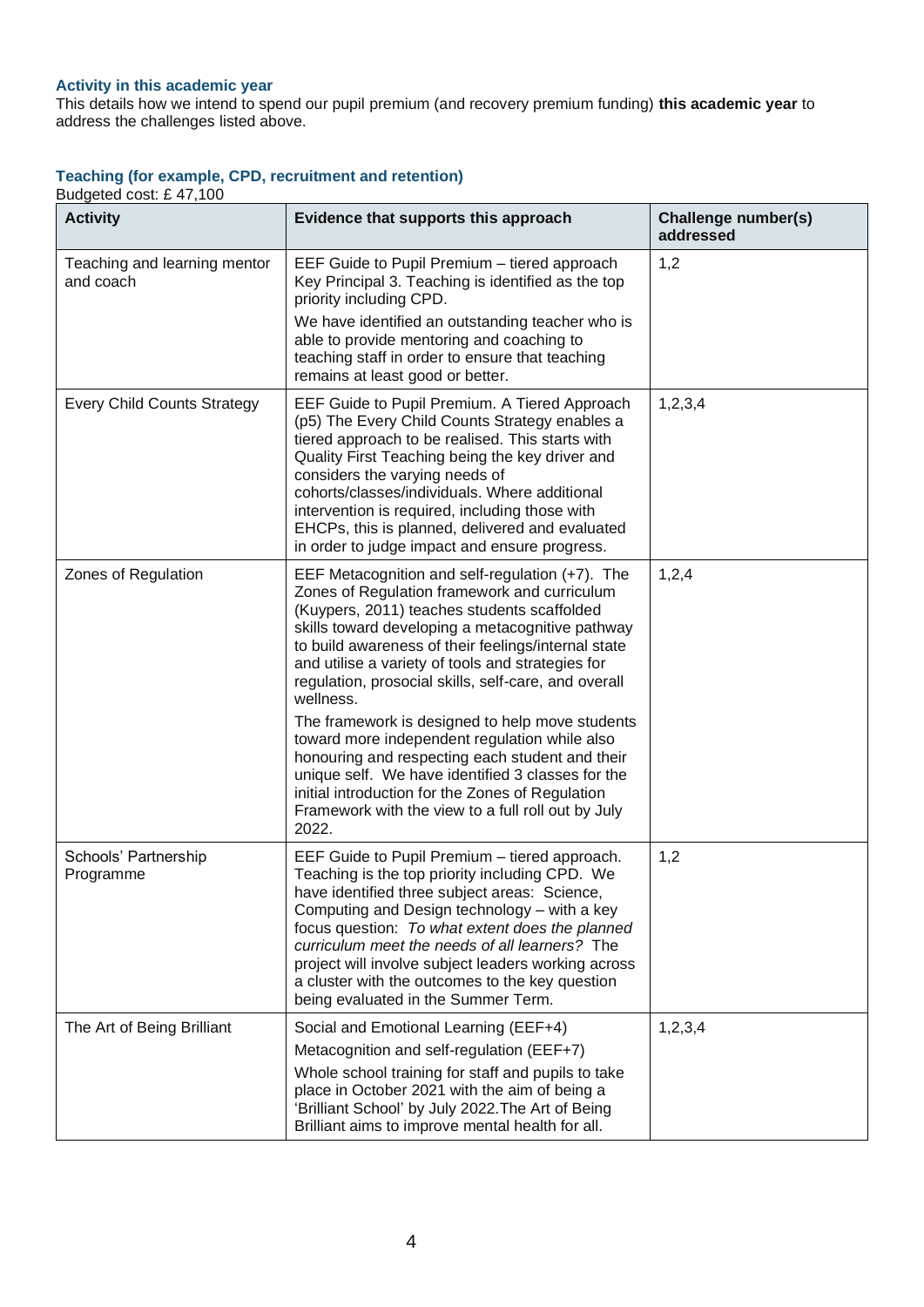#### **Targeted academic support (for example, tutoring, one-to-one support structured interventions)**  Budgeted cost: £ 54, 871

| 38.8<br><b>Activity</b>                                                                                                     | Evidence that supports this approach                                                                                                                                                                                                                                                                                                                                                                                                                                             | Challenge number(s)<br>addressed |
|-----------------------------------------------------------------------------------------------------------------------------|----------------------------------------------------------------------------------------------------------------------------------------------------------------------------------------------------------------------------------------------------------------------------------------------------------------------------------------------------------------------------------------------------------------------------------------------------------------------------------|----------------------------------|
| Every Child Counts Approach<br>Implementation                                                                               | Small group Tuition (EEF+4)<br>Individualised Feedback (EEF+4)                                                                                                                                                                                                                                                                                                                                                                                                                   | 1,2                              |
| Small group tuition                                                                                                         | As a result of the Every Child Counts Strategy,<br>pupils are identified who we believe would benefit<br>from small group tuition from a qualified teacher.<br>These sessions take place weekly and focus on<br>elements of reading and maths. This could<br>involve a pre teach of new vocabulary and new<br>learning, reinforcing new learning or even using<br>different approaches to ensure an aspect of<br>learning has been proficiently learnt.                          |                                  |
| Every Child Counts Approach<br>Implementation                                                                               | Feedback (EEF+6)<br>Individualised Feedback (EEF+4)                                                                                                                                                                                                                                                                                                                                                                                                                              | 1,2                              |
| Small group tuition and<br>individualised feedback                                                                          | Year groups are given a regular allocation of time<br>for Pupil Conferencing. The pupils will have been<br>identified on the Every Child Counts Strategy.<br>The time provides additional opportunities for<br>teachers to provide individualised feedback<br>and/or instruction feedback on one to one/small<br>group basis.                                                                                                                                                    |                                  |
| Every Child Counts Approach<br>Implementation                                                                               | Teaching Assistant Interventions (EEF+4)                                                                                                                                                                                                                                                                                                                                                                                                                                         | 1,2                              |
| Learning Support Assistant<br>allocated based on level of<br>need to deliver small group<br>interventions in the afternoons | Reading Comprehension strategies (EEF+6)<br>As a result of the Every Child Counts Strategy,<br>pupils are identified who we believe would benefit<br>from additional support from a teaching assistant.<br>On selected afternoons, Learning Support<br>Assistants then deliver carefully selected<br>programs based on the needs identified. The<br>frequency is dependent upon the requirements of<br>the specific programme.                                                   |                                  |
| <b>Herts Reading Project</b>                                                                                                | Oral language interventions (+6)<br>Reading Comprehension Strategies (+6)<br>Based on the Every Child Counts Strategy, pupils<br>are identified who would benefit from this<br>bespoke reading and oracy intervention. The<br>Herts Reading Project is and 8 week intervention<br>delivered by senior teachers who have been<br>trained in this method. This is currently a Year 5<br>and 6 intervention with a view to it being<br>implemented in all year groups by July 2022. | 1,2                              |
| <b>Third Space Learning</b>                                                                                                 | Small group Tuition (EEF+4) Individualised<br>Feedback (EEF+4) The school will use some of its<br>Recovery Premium Funding to provide 15 hours<br>of one to one tuition in maths outside of the<br>school day. The pupils selected will be those<br>who are not on track for ARE or GD compared to<br>their End of Key Stage One or Year 3<br>Entry/Baseline data (Current Year 3s and Year<br>4s).                                                                              | 1,2                              |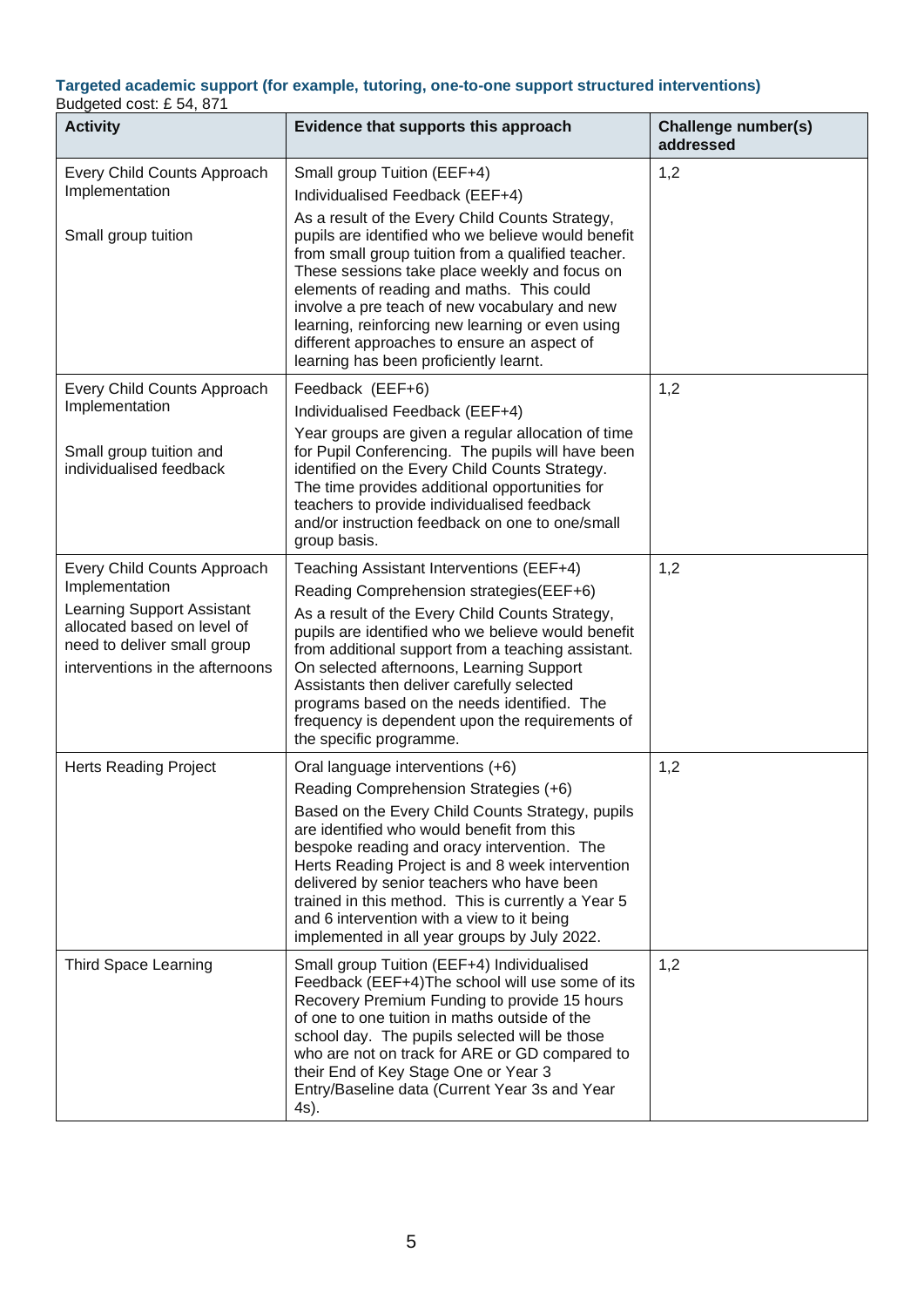# **Wider strategies (for example, related to attendance, behaviour, wellbeing)**

# Budgeted cost: £30,678

| <b>Activity</b>                                                                                                   | Evidence that supports this approach                                                                                                                                                                                                                                                                                                                                                                                                                                                              | Challenge number(s)<br>addressed |
|-------------------------------------------------------------------------------------------------------------------|---------------------------------------------------------------------------------------------------------------------------------------------------------------------------------------------------------------------------------------------------------------------------------------------------------------------------------------------------------------------------------------------------------------------------------------------------------------------------------------------------|----------------------------------|
| ELSA (Part funding of)                                                                                            | Social and emotional learning (EEF+4).<br>Interventions that target social and emotional<br>learning seek to improve pupil's interaction with<br>other's and self-management of emotions, rather<br>than focusing directly on the academic or<br>cognitive aspects of learning.<br>Based on the Every Child Counts Strategy, pupils<br>are identified who would benefit from bespoke<br>emotional support from our school ELSA.                                                                   | 3,4                              |
| <b>HSLW</b><br>(Part funding of)                                                                                  | Parental Engagement(+4)<br>Based on the Every Child Counts Strategy,<br>parental self-referral and/or Children's Services<br>requests, families are identified who may require<br>additional support to improve the outcomes for<br>their child. Our Home School Link Worker also<br>supports families with improving their punctuality<br>and attendance.                                                                                                                                        | 2,3,4                            |
| <b>Cluster Parent Support</b><br>Adviser<br>(Part funding of)                                                     | Parental Engagement (+4) Based on the Every<br>Child Counts Strategy, parental self-referral<br>and/or Children's Services requests, our Cluster<br>Parent Support Adviser guides and advises<br>parents to support their children from home. This<br>might include support with challenging behaviour<br>at home, routines at home, debt management<br>and mental health and wellbeing. Our Parent<br>Support Adviser also runs course such in order to<br>support parents with their parenting. | 2,3,4                            |
| Well-being Teaching<br>Assistant<br>(Part funding of)                                                             | Social and emotional learning (EEF+4).<br>Interventions that target social and emotional<br>learning seek to improve pupil's interaction with<br>other's and self-management of emotions, rather<br>than focusing directly on the academic or<br>cognitive aspects of learning.<br>Based on the Every Child Counts Strategy, pupils<br>are identified who would benefit from bespoke<br>emotional support from our school ELSA.                                                                   | 2,3,4                            |
| Attendance monitoring -<br>support for families to improve<br>attendance and punctuality                          | EEF Guide to Pupil Premium - Tiered Approach<br>$(p.5)$ .<br>Based on the Every Child Counts Strategy, pupils<br>are identified whose attendance and punctuality<br>needs to improve. The Attendance Team meets<br>fortnightly to evaluate the impact of actions as a<br>result of these meetings in order to eliminate<br>weak attendance. As a group, pupils who attract<br>the pupil premium grant often attend less well and<br>are late more regularly.                                      | 1,3,4                            |
| Financial support with wider<br>experiences such as The Big<br>Four Curriculum, before and<br>after school clubs. | Social and emotional wellbeing (EEF+4).<br>Metacognition and self-regulation (EEF+7).<br>Support with such experiences we know build<br>confidence and cultural capital and we are<br>committed to delivering the Big Four Curriculum<br>to all of our pupils. The Big Four is a new<br>concept introduced this academic year in                                                                                                                                                                  | $\overline{2}$                   |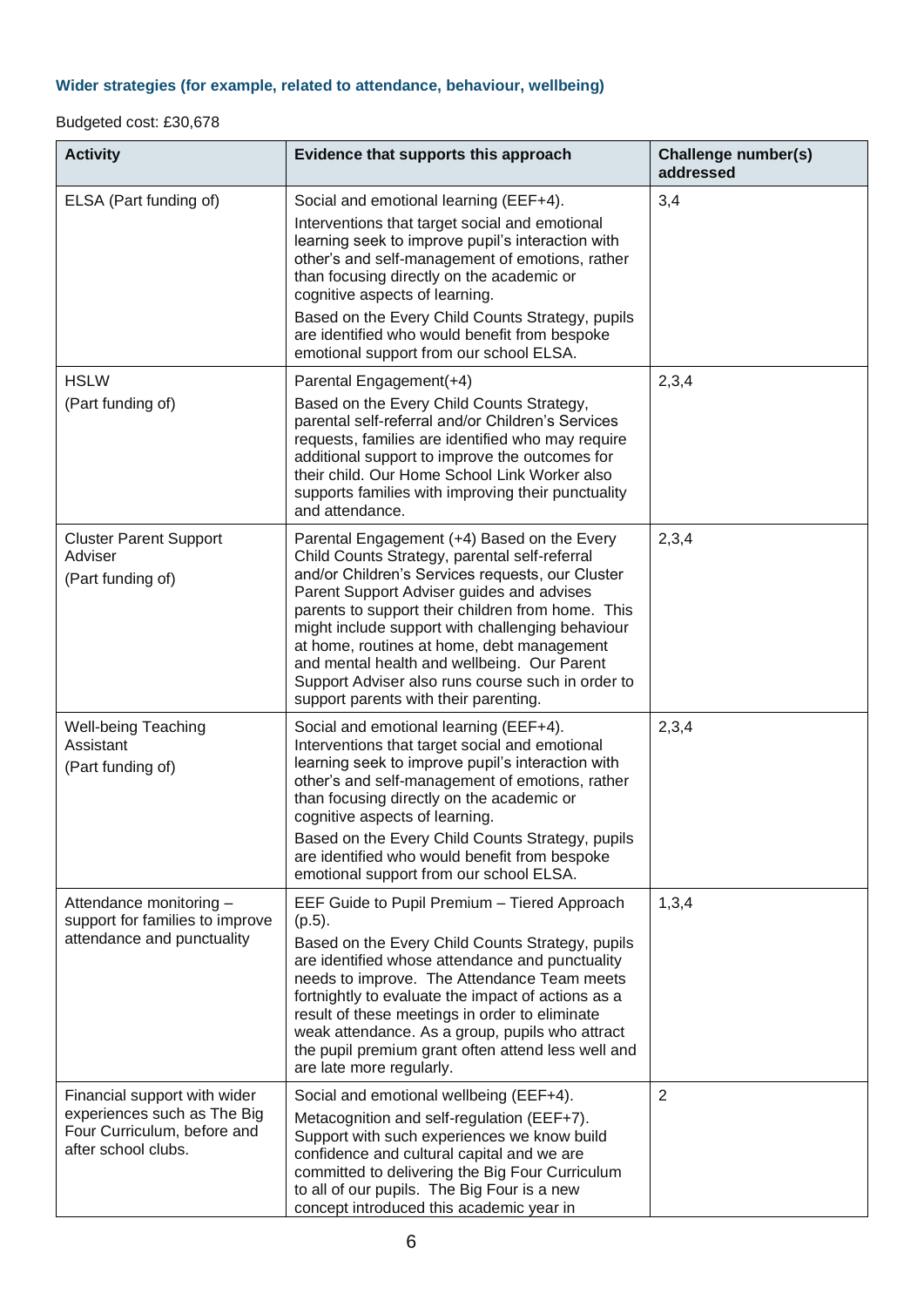| response to COVID 19. Our curriculum identifies<br>four activities/experience children will experience<br>at least once during their time at PJS such as<br>visiting an art gallery, experiencing a residential<br>for example. Additionally, we have seen a rise in<br>the number of children now eligible for FSM<br>which is an indicator of the financial impact of<br>COIVD 19 and reflects the additional financial |  |
|---------------------------------------------------------------------------------------------------------------------------------------------------------------------------------------------------------------------------------------------------------------------------------------------------------------------------------------------------------------------------------------------------------------------------|--|
| strain some of our families are under.                                                                                                                                                                                                                                                                                                                                                                                    |  |

# **Total budgeted cost: £ 132,649**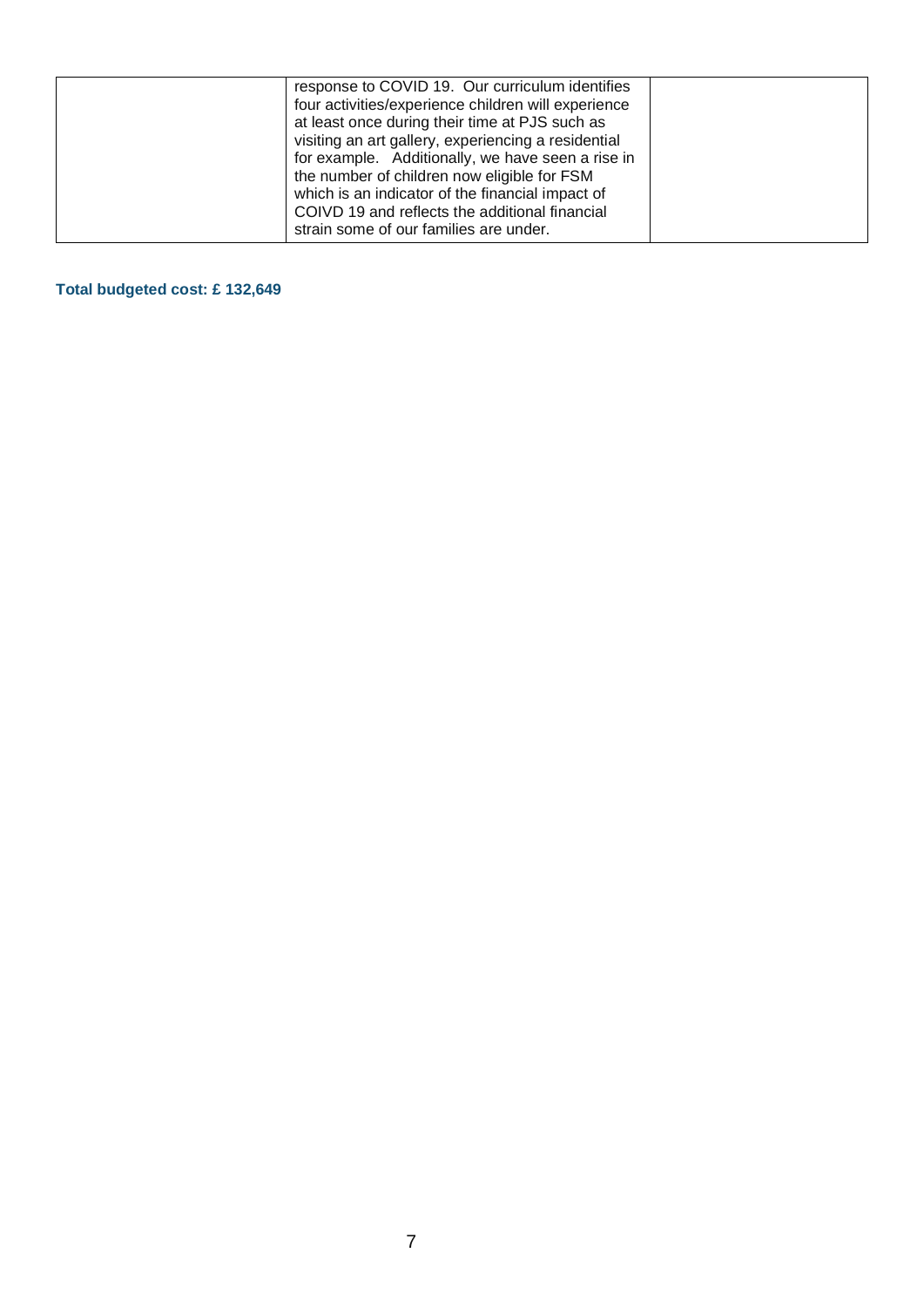# **Pupil premium strategy outcomes**

This details the impact that our pupil premium activity had on pupils in the 2020 to 2021 academic year.

*Key Priorities from Strategy 2020 2021*

### **Every Child Counts Strategy**

The strategy was fully organised ready for implementation in September 2020. Actions identified and provision in place ready for the academic year ahead all in line with the intentions. Some year groups experienced bubble closures early on in the year due to confirmed cases within classes/year groups. This had some impact on the additional small group provision.

In December 2020, the country went in to a National lockdown. Teachers reverted back to online teaching, this time via Google Classroom. Teachers received extensive training on using this platform and became highly skilled very quickly. They provided live teaching, video clips to support learning and fully embraced the online support tools such as Oak Academy to ensure that children continued to receive their full curriculum. In addition to this, teachers continued to provide small group support to targeted pupils remotely and one to one conferencing time to enable pupils to access their learning. Pupil Premium Lead Teachers and LSAs also continued to deliver intervention groups remotely. The Pastoral Team supported children and their families in what was an extremely challenging time for many. The school provided laptops and offered parents/carers internet access so that their children could continue to engage with their learning. In addition to this, one to one training was provided to some of the parents of disadvantaged pupils who found computing a barrier.

Registers for engagement enabled the school to take action in identifying any disengagement and take action to improve the engagement of some of our pupils. Engagement Registers identified that despite everything that was in place, some of our PP pupils and their families found remote learning challenging. Some children were invited in to return to school prior to the full return of school.

Once the lockdown was lifted in March 2021, pupils returned to school. A post lock down survey was completed and followed up by a member of school staff where requested.

Impact:

ECC implemented across the school despite challenged posed through COVID 19 and lockdowns. Tailored whole class approached and personalisation identified. Provision monitored.

The recovery curriculum was in place and understood by all with a clear focus of catching up as quickly as possible in the core subjects. Regular reviews through the Every Child Counts Strategy took place. Catch up funding further supported this by enabling an outstanding teacher to work with small groups of pupils and unpick misconceptions and/or plug gaps in liaison with the class teacher. Year 3

Year 3 Baseline/Entry data vs. End of Year 3 data suggests improved outcomes for Pupil Premium pupils, disadvantaged, /Ever6 FSM pupils. On average increase of 10% in writing and 10% in maths. These areas will continue to be a focus moving in to 2021 2022 as although there have been improvements, outcomes remain low. Despite attainment being higher in reading, the improvements were not replicated in the same way as maths and writing. Year 4

Reading: Attainment in reading has remained consistent for disadvantaged and Ever 6 FSM pupils from Year 3 to Year 4. At GD the previous positive improvements have not been maintained and this is a similar picture for all pupils within this cohort.

Writing: Attainment in writing has remained consistent for disadvantaged and Ever FSM pupils from the end of Year3 to Year4. At GD the previous positive improvements have not been maintained and this is a similar picture for all pupils within this cohort.

Maths: Attainment for Disadvantaged pupils will need to remain a focus moving in to the next academic year. This broadly reflects the needs of the year group as a whole Year 5

Reading: Attainment in reading has remained consistent for disadvantaged and Ever 6 FSM pupils from Year 4 to Year 5. At GD, there has been an increase of 8% for disadvantaged pupils and Ever 6 FSM pupils.

Writing: Attainment for disadvantaged pupils will need to become a focus moving in to the next academic year. This broadly reflects the needs of the year group as a whole.

Maths: Attainment for Disadvantaged pupils will need to remain a focus moving in to the next academic year as the attainment gap appears to be widening.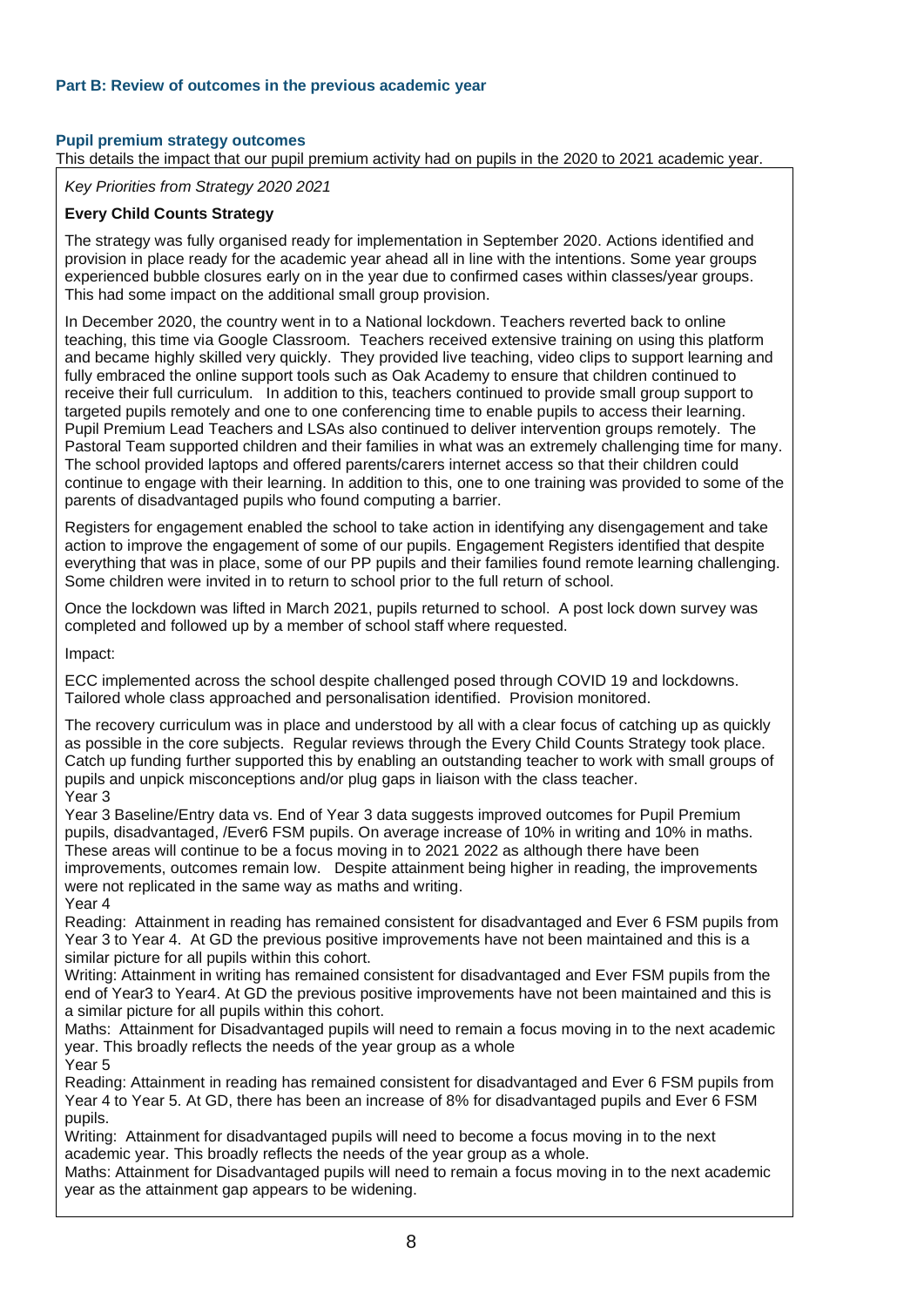### Year 6

The academic attainment of this cohort was always identified as being low at EKS1. We saw some real improvements for this cohort in terms of GD outcomes.

Reading: GD outcomes for disadvantaged and Ever 6 FSM exceeded EKS1 data in reading. Writing: Outcomes matched EKS1 data at ARE and GD for disadvantaged, Ever 6FSM. Maths: GD outcomes exceeded EKS1 outcomes for disadvantaged and Ever 6 FSM. The pastoral support in place during the pandemic was exemplary. The pupils and their families

identified as being in need of support as outlined in the ECC meetings, continued to receive support.

## **Professional Development – Teaching and Learning**

Knowledge organisers have been created by all subject leaders and are in place across the school. Tiered language is in place across the school with a focus on Tier 3 language acquisition. Science of Learning INSET day took place and additional staff meetings were used to revisit key learning. Planning demonstrates teachers' knowledge and skill to use the strategies from the science of learning. Lesson observations demonstrate that the learning from the INSET and subsequent training is embedded in to practise.

### **Externally provided programmes**

*Please include the names of any non-DfE programmes that you purchased in the previous academic year. This will help the Department for Education identify which ones are popular in England*

| <b>Programme</b>             | <b>Provider</b>                     |
|------------------------------|-------------------------------------|
| <b>Herts Reading Project</b> | <b>Hertfordshire County Council</b> |

### **Service pupil premium funding (optional)**

*For schools that receive this funding, you may wish to provide the following information:* 

| <b>Measure</b>                                                                    | <b>Details</b>                                                                                                                                                                                                                                                                                                                                                                                                        |
|-----------------------------------------------------------------------------------|-----------------------------------------------------------------------------------------------------------------------------------------------------------------------------------------------------------------------------------------------------------------------------------------------------------------------------------------------------------------------------------------------------------------------|
| How did you spend your service pupil premium<br>allocation last academic year?    | The majority of the provision was providing academic<br>support to those identified and as outlined on the ECC<br>agenda. In addition to this, pastoral support has been<br>given during lockdowns and as a result of lockdowns.<br>Some of our families were deployed in order to support<br>the government managing the COVID 19 pandemic<br>and therefore additional support was offered via the<br>Pastoral Team. |
| What was the impact of that spending on service pupil<br>premium eligible pupils? | Numbers of service children tend to be small in each<br>year group.<br>Year 3: Outcomes match Baseline/entry data in reading<br>and exceed in writing and maths<br>Year 4: Outcomes match baseline data in reading and<br>writing.<br>Year 5: Outcomes continue to match EKS 1 data in<br>reading, writing and maths<br>Year 6: Outcomes matched EKS1 outcomes in<br>reading and writing.                             |